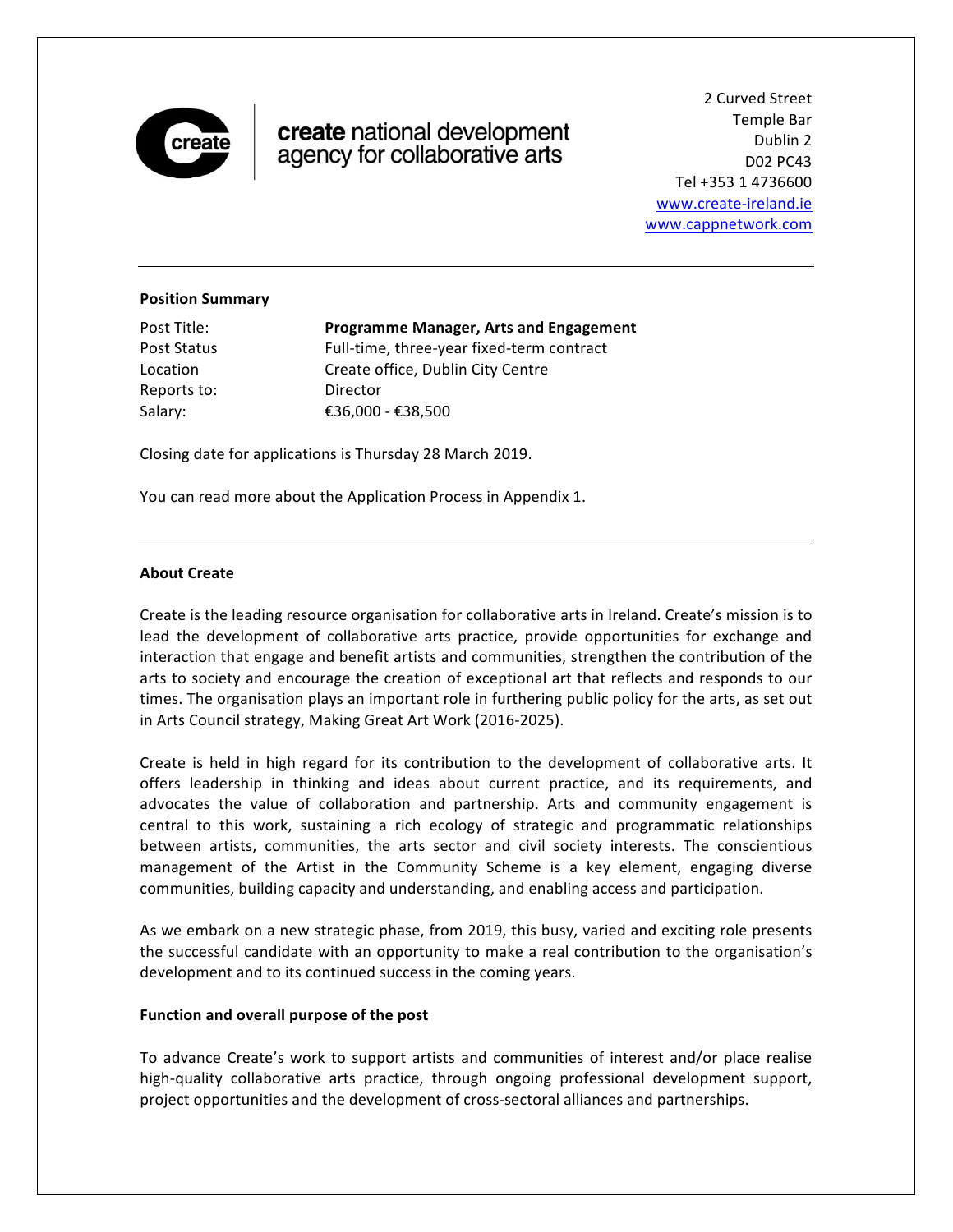The Programme Manager, Arts and Engagement is a key member of the Create team and will work closely with other staff to ensure the optimum development of the field of collaborative arts in line with the organisation's strategy.

## **Duties and Responsibilities**

# Creative / Artform Development

- Develop arts engagement strategies in line with Create's strategic priorities
- Ensure Create's delivery of the Artist in the Community Scheme is to the best of professional skill and ability
- Engage diverse communities of interest and place with collaborative arts practice
- Advocate high standards and encourage innovation in collaborative arts practice
- Assist in evaluating project proposals and assessing funding applications
- Offer well-informed project and proposal advice to artists and communities
- Capture and analyse feedback on the requirements of collaborative arts practice
- Maintain a detailed knowledge and understanding of collaborative arts in Ireland and overseas, including new trends and directions
- Provide appropriate artist, artform and policy development advice and strategies

#### Strategic / Organisational Development

- Build strategic partnerships and alliances aligned to Create's priorities
- Sustain positive relationships with key local and national partners and stakeholders
- Disseminate and promote opportunities provided by the organisation
- Assist the Director with grant writing and identifying funding opportunities
- Represent Create externally including at events, activities, meetings and gatherings

# Administrative / Other

- Undertake training as required
- Manage a programme budget and spending
- Manage relevant internships and work placements
- Maintain archives of project documentation
- Maintain a database of relevant contacts

# **Person Specification**

As a liaison between colleagues across the organisation, diverse artists, communities and external stakeholders, the role requires significant project management abilities and communications skills combined with experience of working with collaborative and socially engaged artists and an understanding of the challenges of collaborative arts practice. Given the geographic spread of collaborative arts practice, the role will involve travel and attendance at events and performances.

# **Personal Qualities**

- Self-disciplined, organised and self-motivating
- Ability to work in a team, contributing ideas, supporting team members and taking a lead role on projects as required
- Adaptable and receptive to new ideas and initiatives
- Ability to work under pressure and manage competing deadlines